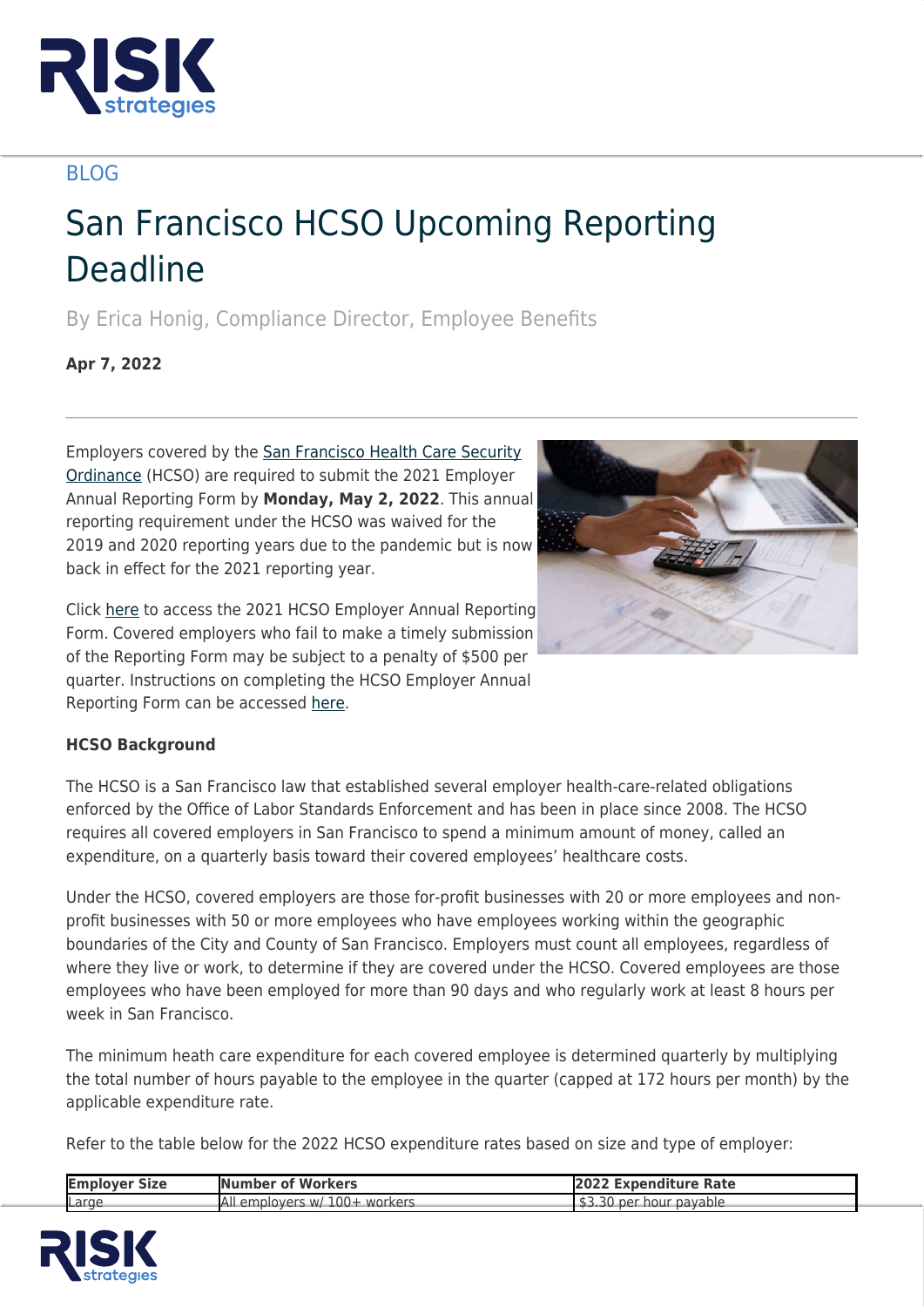

| Medium       | Businesses w/ 20-99 workers<br>Nonprofits w/ 50-99 workers | \$2.20 per hour payable |
|--------------|------------------------------------------------------------|-------------------------|
| <b>Small</b> | Businesses w/ 0-19 workers<br>Nonprofits w/ 0-49 workers   | Exempt                  |

Covered employers can comply with the HCSO by making health care expenditures for their covered employees under the following options:

- Payments for medical, dental, and/or vision insurance
- Payment into health savings accounts (HSAs) or other irrevocable reimbursement accounts
- Payments to the [San Francisco City Option](https://sfcityoption.org/) (common option for those covered employees who waive employer-sponsored health plan coverage)
- Payments to covered employees to reimburse them for out-of-pocket health care costs.

#### **Exempt Employees**

The HCSO exempts the following employees:

- Employees who voluntarily waive their right to have their employers make health care expenditures for their benefit by completing the [waiver form,](https://sfgov.org/olse/sites/default/files/Document/HCSO%20Files/Employee%20Voluntary%20Waiver%20Form%20-%202018%20update%20Final.pdf) certifying that they are receiving health benefits through another employer, including an employer of their spouse, domestic partner or parent.
- Employees who qualify as managers, supervisors, or confidential employees and earn more than the applicable salary exemption amount (\$109,643 annually in 2022).
- Employees who are eligible for Medicare or TRICARE.
- Employees who are employed by a non-profit corporation for up to one year as trainees in a bona fide training program consistent with federal law.
- Employees who receive health care benefits under the San Francisco Health Care Accountability Ordinance.

#### **Remote Employees**

In light of the San Francisco City public health order on June 11, 2021, which removed the remote work recommendation for employers, note that employees working remotely outside of San Francisco are **not** covered under the HCSO employer spending requirements.

#### **HCSO Recordkeeping, Notice and Reporting Requirements**

Covered employers are required to maintain sufficient records for four years from each covered employee's employment dates, including itemized pay statements and records of health care expenditures for each covered employee.